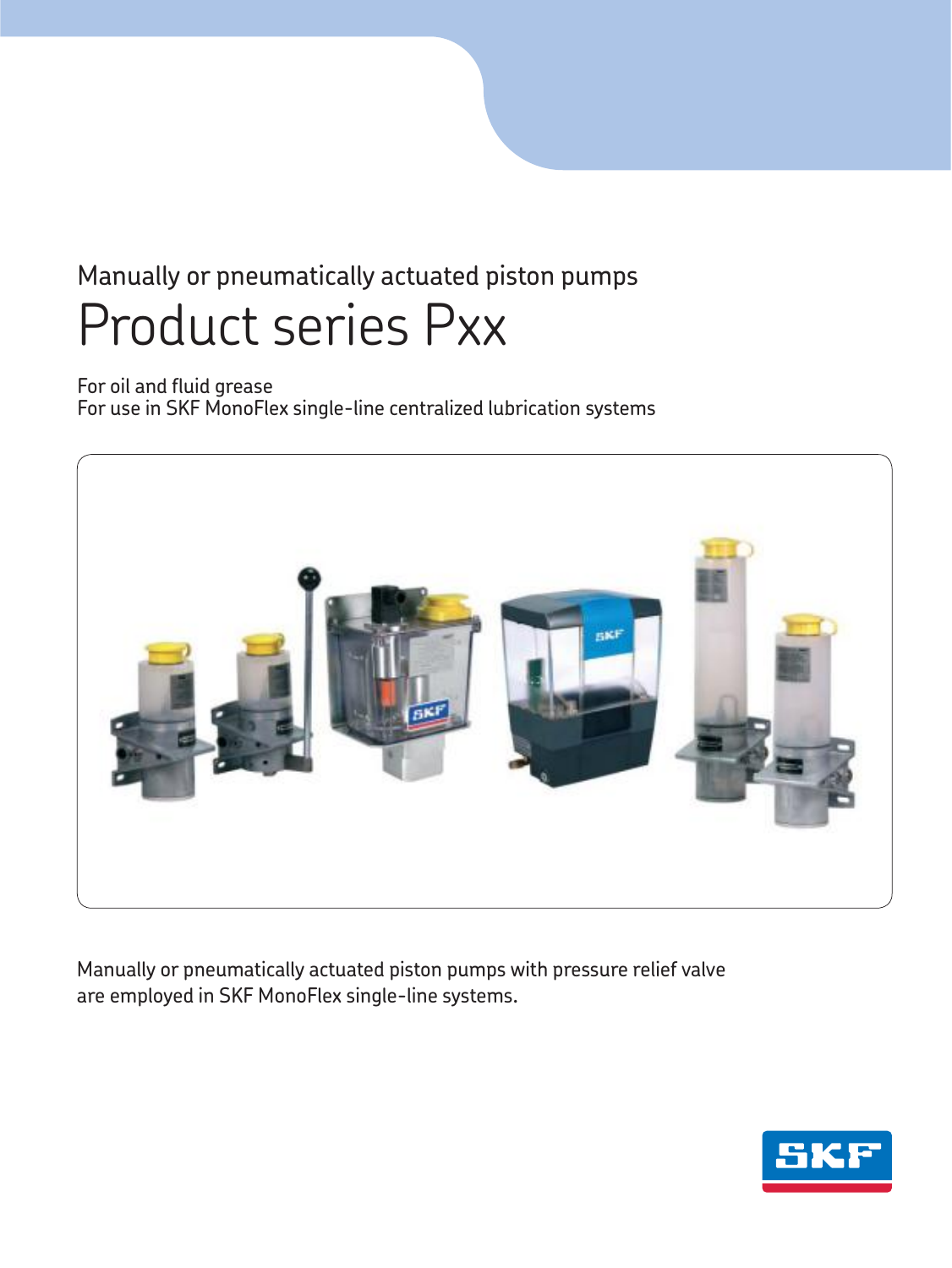

**! Important information on product usage** SKF and Lincoln lubrication systems or their components are not approved for use with gases, liquefied gases, pressurized gases in solution and fluids with a vapor pressure exceeding normal atmospheric pressure (1 013 mbar) by more than 0,5 bar at their maximum permissible temperature.





CAD models for products shown in this brochure can be downloaded at: **skf-lubrication.partcommunity.com**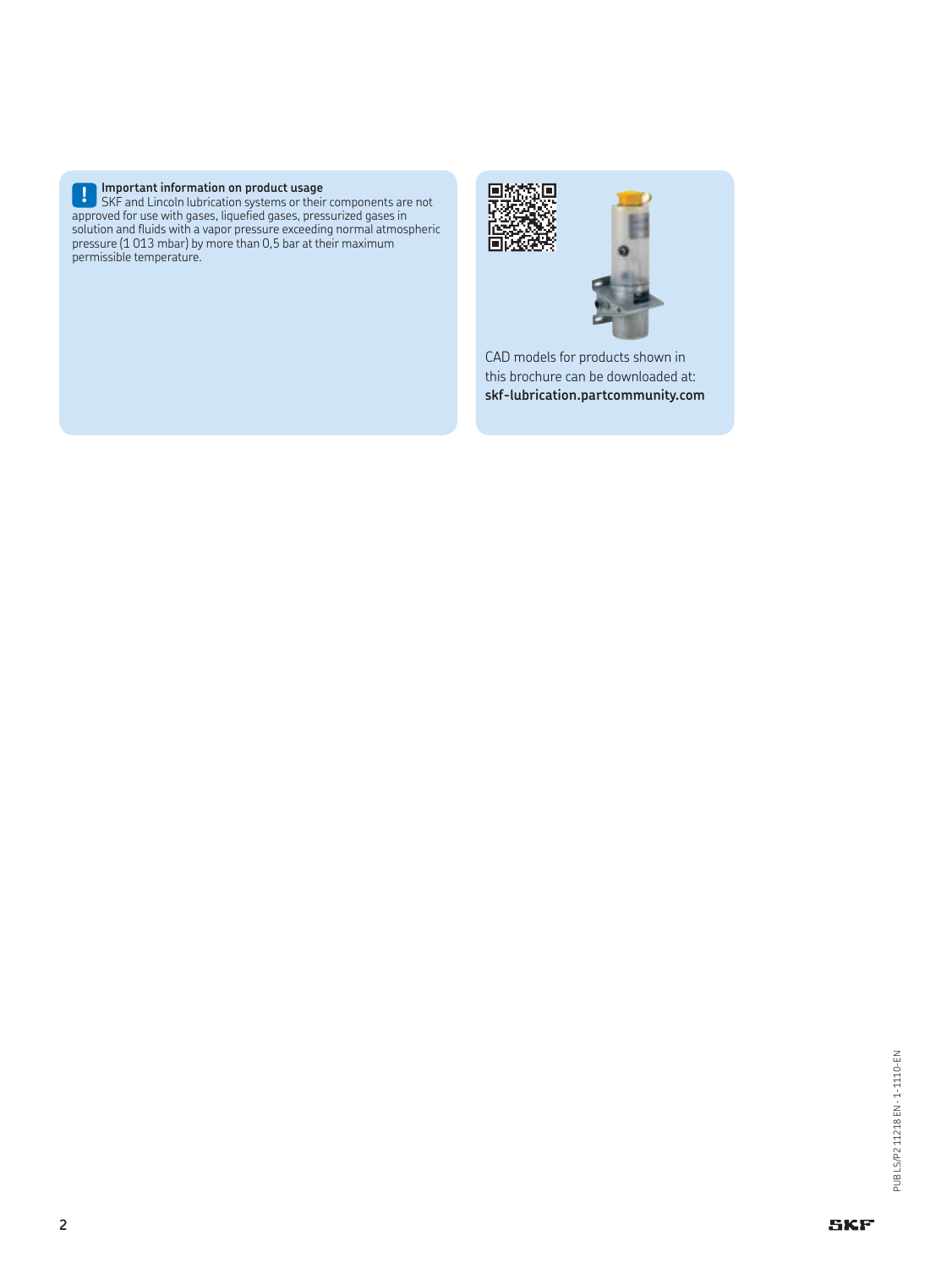### General Information

SKF MonoFlex piston pumps have a limited displacement per stroke, which limits the metered quantity and expansion of a system.

These pumps are equipped with a relief device necessary for operation of the piston distributors.

When the pump piston returns to the normal position, the main line is also relieved via the pressure relief valve.

The connected load of the system must be considered when planning the system.

To ensure the reserves required for pressure build-up, the displacement of the piston pump should be at least 1.5 times the connected load.

When planning fluid grease systems, the compressibility of the grease (approx. 1%) must also be taken into consideration when determining the connected load.

The connected load consists of:

a) The sum of all volumes metered by system distributors

b) + 25% of this value (safety margin)

- $c$ ) + 1 cm<sup>3</sup>/m of main line (expansion loss)
- d) Compressibility loss with fluid greases → Table 2

SKF specialists can provide you with additional information.

### Commissioning

To commission the product, fill the reservoir with lubricant and actuate the pump at intervals of 5 – 10 seconds until lubricant discharges at all lubrication points.

The venting process is facilitated by:

- Opening the ends of the main lines until bubble-free oil or fluid grease discharges from the ends.
- Filling long lubrication point lines, especially for distributor ports with low metering volumes, before connecting to the lubrication points.

#### Maintenance

- **1** Check the fill level and fill the reservoir in time. Use the lubricant in accordance with the information provided by the manufacturer. Always use a screen filter when refilling oil.
- **2** After using the machine for an extended period of time, inspect all pipe connections for leakage and actuate the piston pump to check whether lubricant discharges at all lubrication points.

Only use original SKF spare parts.

#### **Table 1**

#### **Permissible length of main line\*)**

due to required pressure reduction during relief phase

| Lubricant<br>distributor | Lower<br>temperature limit 6x0.7<br>ləCJ | Length [m] Length [m] Length [m] | Pipe dimensions (mm)<br>8x0.7 | $10\times0.7$  |
|--------------------------|------------------------------------------|----------------------------------|-------------------------------|----------------|
| 340<br>350<br>390        | 10                                       | 6                                |                               | 13<br>13<br>22 |

\*) On longer systems or operating temperatures <10°C

a) Select larger pipe diameters b) Position pump unit in center of system c) Installation an additional relief device

|                                               |       |                      | Table 2 |  |
|-----------------------------------------------|-------|----------------------|---------|--|
| <b>Compressibility loss</b>                   |       |                      |         |  |
|                                               |       | Pipe dimensions (mm) |         |  |
|                                               | 6x0.7 | 8x0.7                | 10x0.7  |  |
| Compressibility loss $\text{[cm}^3\text{/m}]$ | 0.17  | 0.34                 | 0.58    |  |

Compressibility loss with fluid greases

Displacement loss occurs due to the 1% compressibility of grease and must be considered when determining the connected load.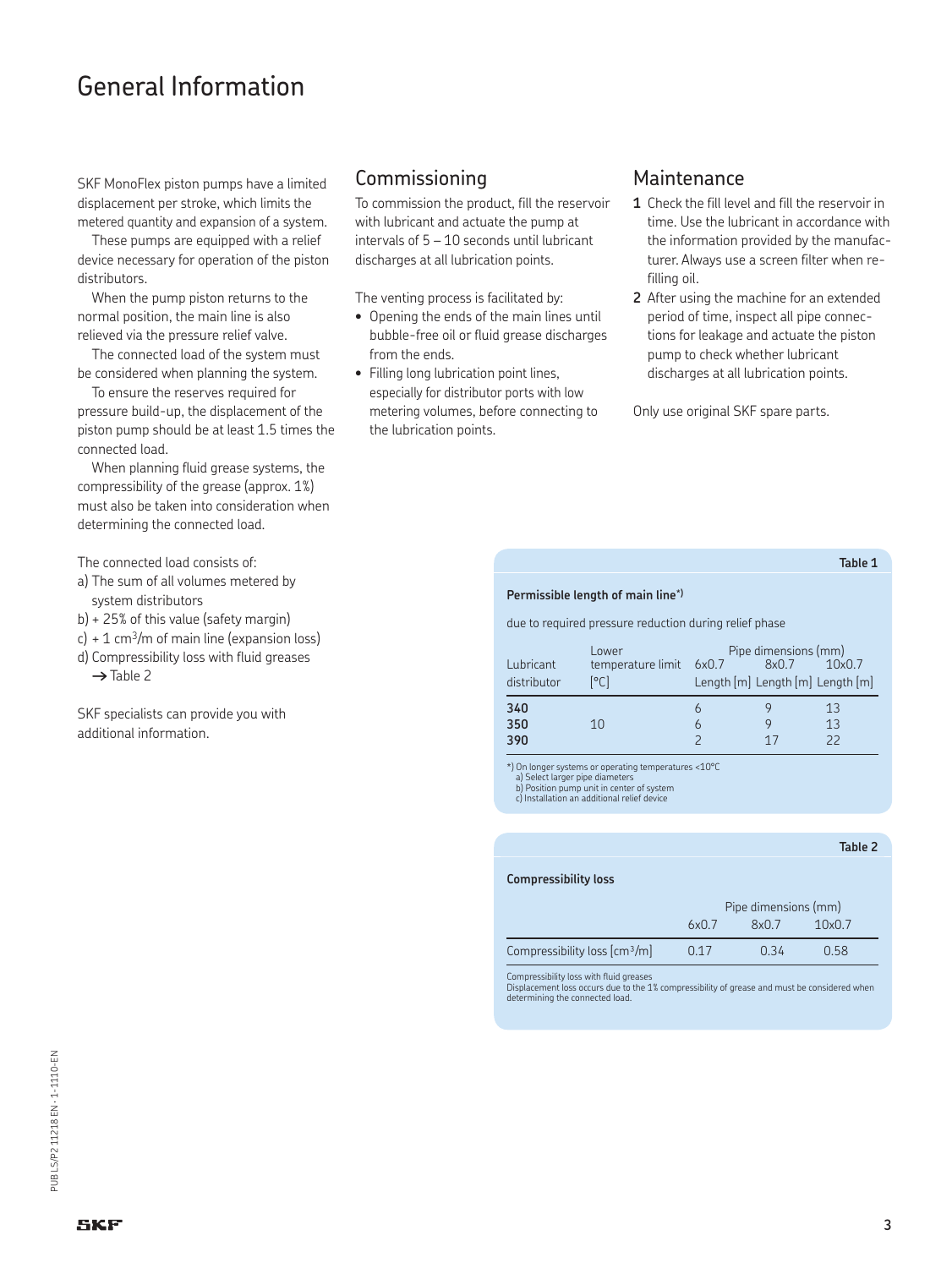## Pump overview

|                | Lubricant |              | Delivery rate             | Reservoir capacity | <b>Drive</b> |           |                   |         |
|----------------|-----------|--------------|---------------------------|--------------------|--------------|-----------|-------------------|---------|
| Order No.      | Oil       | Fluid grease | [cm <sup>3</sup> /stroke] | [liter]            | manual       | pneumatic | Fill level switch | Page    |
| POE-15-0.5     | $\bullet$ |              | 15                        | 0.5                | $\bullet$    |           |                   | 6       |
| POE-15-1.0     | $\bullet$ |              | 15                        | 1.0                | $\bullet$    |           |                   | 6       |
| P0E-15-1.0W    | $\bullet$ |              | 15                        | 1.0                | $\bullet$    |           | $\bullet$         | 6       |
| POE-15-1.7     | $\bullet$ |              | 15                        | 1.7                | $\bullet$    |           |                   | 6       |
| P0E-15-1.7W    | $\bullet$ |              | 15                        | 1.7                | $\bullet$    |           | $\bullet$         | 6       |
| POEP-15-0.5    | $\bullet$ |              | 15                        | 0.5                |              | $\bullet$ |                   | 6       |
| POEP-15-1.0    | $\bullet$ |              | 15                        | 1.0                |              | $\bullet$ |                   | 6       |
| P0EP-15-1.0W   | $\bullet$ |              | 15                        | 1.0                |              | $\bullet$ | $\bullet$         | 6       |
| P0EP-15-1.7    | $\bullet$ |              | 15                        | 1.7                |              | $\bullet$ |                   | 6       |
| P0EP-15-1.7W   | $\bullet$ |              | 15                        | 1.7                |              | $\bullet$ | $\bullet$         | 6       |
| P-289          | $\bullet$ |              | 10                        | 1.5                |              | $\bullet$ |                   | 10      |
| <b>PW-289</b>  | $\bullet$ |              | 10                        | 1.5                |              | $\bullet$ | $\bullet$         | 10      |
| PFE-15-0.5     |           | $\bullet$    | 15                        | 0.5                | $\bullet$    |           |                   | $\,8\,$ |
| PFE-15-1.0     |           | $\bullet$    | 15                        | 1.0                | $\bullet$    |           |                   | 8       |
| PFE-15-1.0W2   |           | $\bullet$    | 15                        | 1.0                | $\bullet$    |           | $\bullet$         | 8       |
| PFE-15-1.7     |           | $\bullet$    | 15                        | 1.7                | $\bullet$    |           |                   | 8       |
| PFE-15-1.7W2   |           | $\bullet$    | 15                        | 1.7                | $\bullet$    |           | $\bullet$         | $\,8\,$ |
| PFEP-15-0.5    |           | $\bullet$    | 15                        | 0.5                |              | $\bullet$ |                   | $\,8\,$ |
| PFEP-15-1.0    |           | $\bullet$    | 15                        | 1.0                |              | $\bullet$ |                   | 8       |
| PFEP-15-1.0W2  |           | $\bullet$    | 15                        | 1.0                |              | $\bullet$ | $\bullet$         | 8       |
| PFEP-15-1.7    |           | $\bullet$    | 15                        | 1.7                |              | $\bullet$ |                   | 8       |
| PFEP-15-1.7W2  |           | $\bullet$    | 15                        | 1.7                |              | $\bullet$ | $\bullet$         | 8       |
| <b>PF-289</b>  |           | $\bullet$    | 10                        | 1.5                |              | $\bullet$ |                   | 10      |
| <b>PFW-289</b> |           | $\bullet$    | 10                        | 1.5                |              | $\bullet$ | $\bullet$         | 10      |
| <b>PPS</b>     | $\bullet$ | $\bullet$    | 30                        | 1.5                |              | $\bullet$ | $\bullet$         | 12      |

Piston pumps for commercial vehicles  $\rightarrow$ Single-line Centralized Lubrication Systems for Commercial Vehicles, brochure 1-9420-EN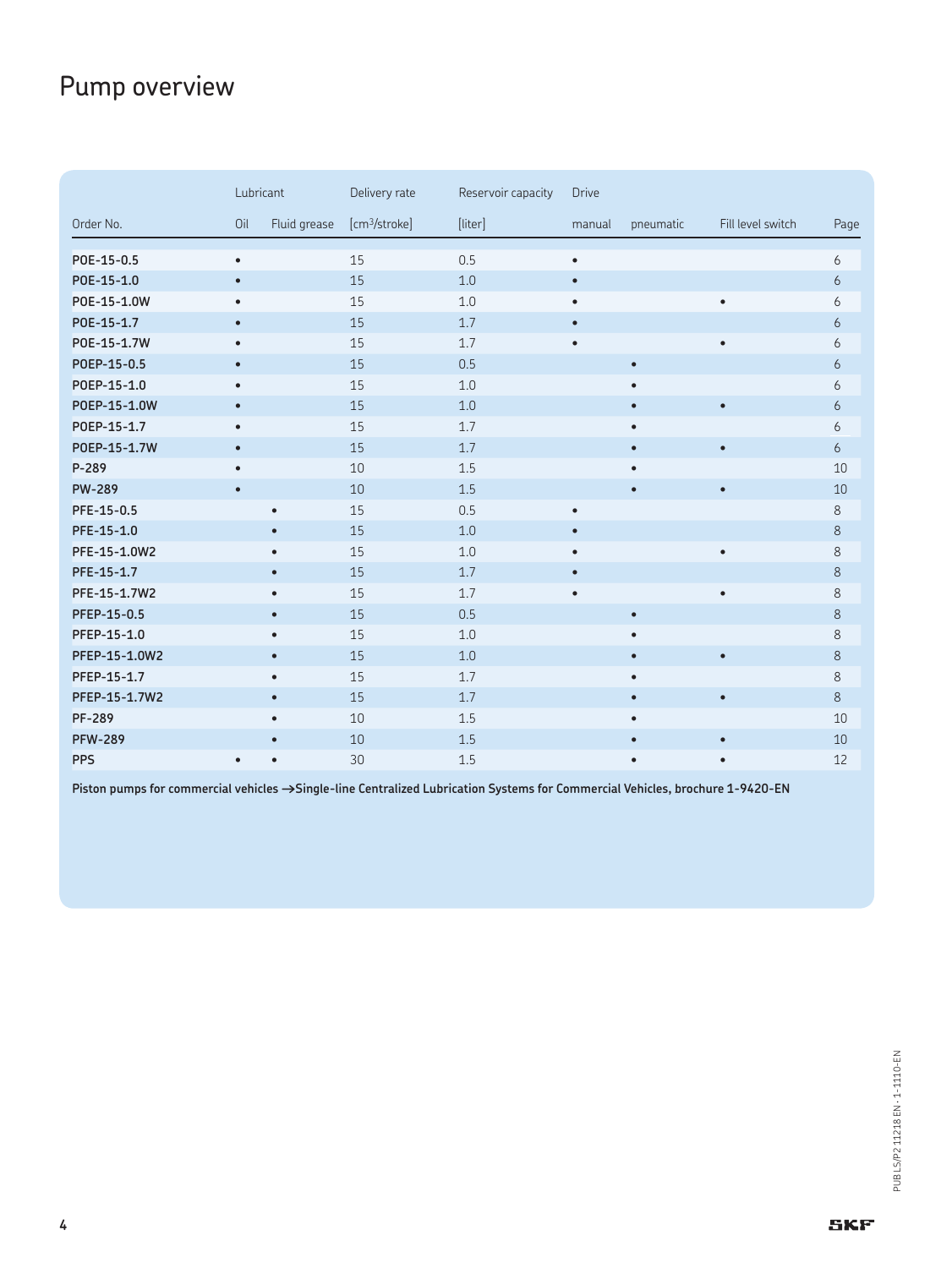### Pump overview









#### **POE/PFE piston pumps** Lubricant **Oil** Page 4–5 **Fluid grease** Page 6–7

Actuation manual Reservoir capacity Delivery rate 15 cm<sup>3</sup>/stroke

Fill level monitoring optional<br>Reservoir capacity 0.5; 1.0 or 1.7 liters

#### **POEP/PFEP piston pumps**

| Lubricant Oil |                                | Page $4-5$ |
|---------------|--------------------------------|------------|
|               | <b>Fluid grease</b> Page $6-7$ |            |

Actuation pneumatic Reservoir capacity Delivery rate 15 cm<sup>3</sup>/stroke

Fill level monitoring optional<br>Reservoir capacity 0.5; 1.0 or 1.7 liters

#### **P/PF/PW/PFW piston pumps** Lubricant **Oil** Page 8

| ויש יונעוונג |                            | r ayc o |
|--------------|----------------------------|---------|
|              | <b>Fluid grease</b> Page 8 |         |

Actuation pneumatic Fill level monitoring optional Reservoir capacity 1.5 liters Delivery rate 10 cm<sup>3</sup>/stroke 15 cm³/stroke

#### **PPS piston pumps**

Lubricant **Oil and fluid grease** Page 12–14 Actuation **pneumatic** Fill level monitoring optional Integrated pressure switch optional Reservoir capacity 1.5 l Delivery rate 30 cm<sup>3</sup>/stroke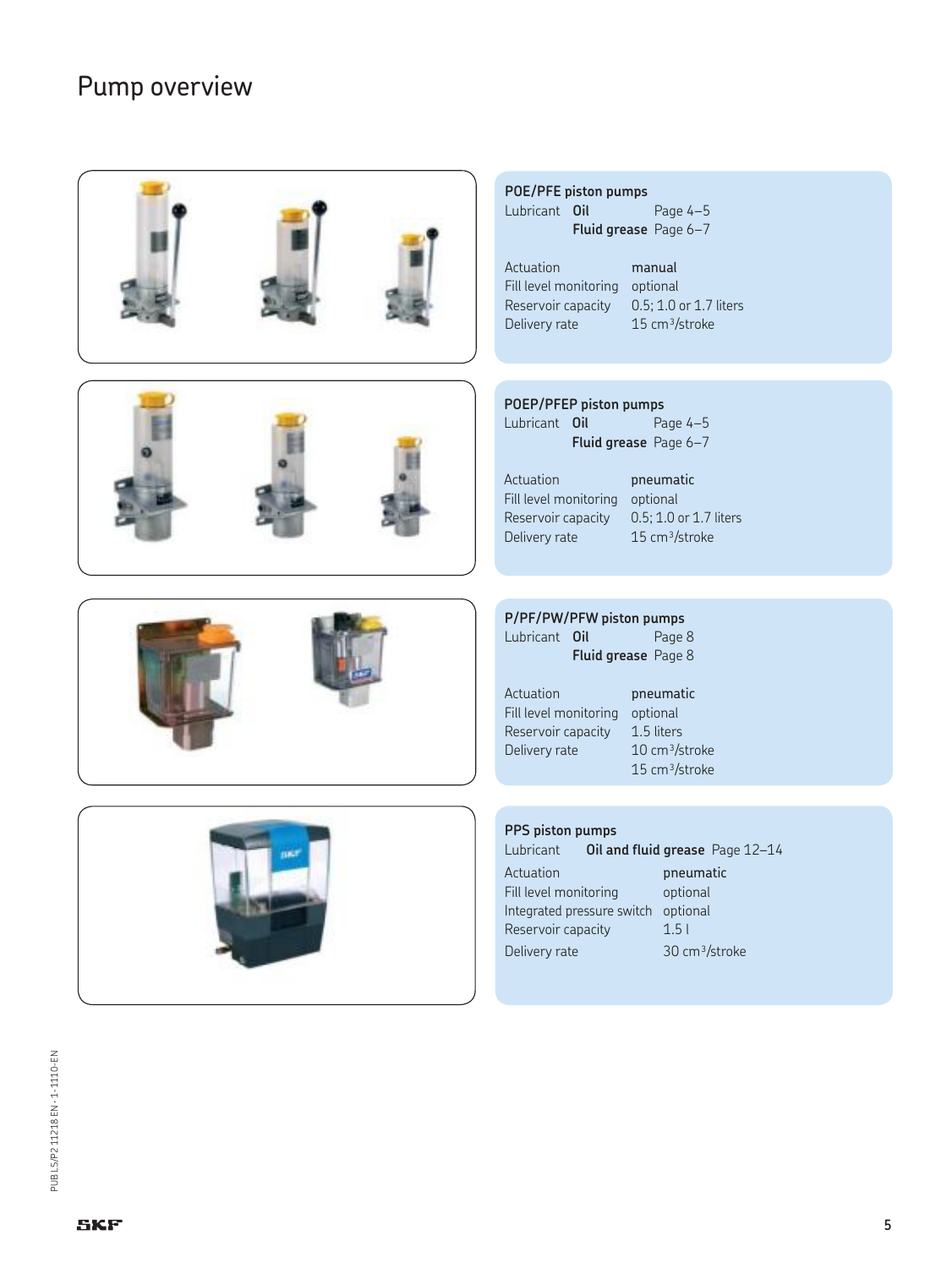### POE(P) piston pumps for oil, manually or pneumatically actuated



#### **Order No. Overview**

|              | Reservoir<br>capacity | <b>Drive</b>     | <b>Fill level</b> |
|--------------|-----------------------|------------------|-------------------|
| Order No.    | [liter]               | manual pneumatic | switch            |
|              |                       |                  |                   |
| POE-15-0.5   | 0.5                   |                  |                   |
| POE-15-1.0   | 1.0                   |                  |                   |
| P0E-15-1.0W  | 1.0                   |                  |                   |
| POE-15-1.7   | 1.7                   |                  |                   |
| P0E-15-1.7W  | 1.7                   |                  |                   |
| POEP-15-0.5  | 0.5                   |                  |                   |
| POEP-15-1.0  | 1.0                   | $\bullet$        |                   |
| P0EP-15-1.0W | 1.0                   | $\bullet$        |                   |
| P0EP-15-1.7  | 1.7                   |                  |                   |
| P0EP-15-1.7W | 1.7                   |                  |                   |





#### **Technical data**

#### **Pump**

| The computation of the                                                                                                                 | $C = 12.1$ $\pm 12.1$                                                                  |  |  |  |
|----------------------------------------------------------------------------------------------------------------------------------------|----------------------------------------------------------------------------------------|--|--|--|
| Fill level switch for monitoring the min. oil level                                                                                    |                                                                                        |  |  |  |
|                                                                                                                                        | ronmentally compatible oils.<br>operating viscosity 20 to<br>$1500$ mm <sup>2</sup> /s |  |  |  |
| Ambient temperature  0 to +60 °C                                                                                                       |                                                                                        |  |  |  |
| Transmission ratio for pneum. pumps 10:1                                                                                               |                                                                                        |  |  |  |
| Delivery rate per stroke 15 cm <sup>3</sup>                                                                                            |                                                                                        |  |  |  |
| Compressed air connection $\ldots \ldots \ldots$ $6\frac{1}{4}$ (on pump bottom)<br>Operating pressure, max. 30 bar (manual. actuated) | 60 bar (pneum. actuated)                                                               |  |  |  |
|                                                                                                                                        |                                                                                        |  |  |  |
| Reservoir capacity 0.5; 1.0 and 1.7 liters<br>Reservoir material Plastic (PP), transparent                                             |                                                                                        |  |  |  |
|                                                                                                                                        |                                                                                        |  |  |  |

|                                                                           | minimum fill level |
|---------------------------------------------------------------------------|--------------------|
|                                                                           |                    |
| Switching capacity, $max.$ 50 W                                           |                    |
|                                                                           |                    |
| Mounting position $\ldots \ldots \ldots \ldots \ldots$ 1, 2 or 3 possible |                    |
|                                                                           | (2 on delivery)    |
|                                                                           |                    |

**! Note** For a hydraulic system pressure of >45 bar, use cuttingsleeve screw unions conforming to DIN 2353 or plug connectors as connection fittings.

For fittings and accessories  $\rightarrow$  brochure 1-0103-EN; for connector systems  $\rightarrow$  brochure 1-0103-1-EN.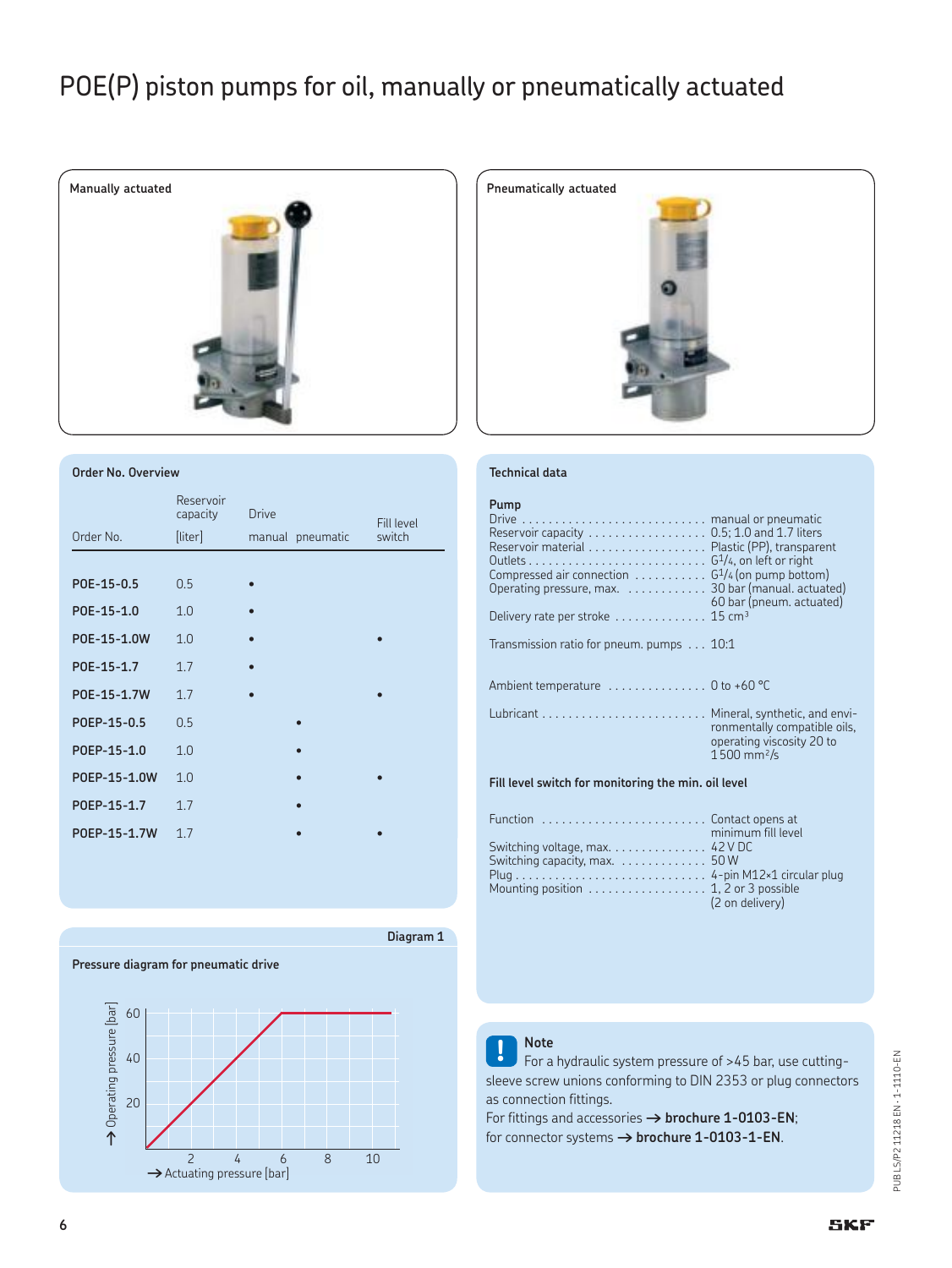Capacitive level switch or fill level switch on reservoir capacities: 1.0 l, 1.7 l (mounting position 1)







3 2 1 124 Filler socket G  $\frac{1}{4}$ <br>Button-head lubricating nipple as per DIN 4304 Outlet P1: G 1/4 Outlet P2:  $G_1/4$ 1 2 3 possible mounting positions of level/fill level switch

**Fig. 3**

**Fig. 2**

#### **Hydraulic layout for POE (manual)**







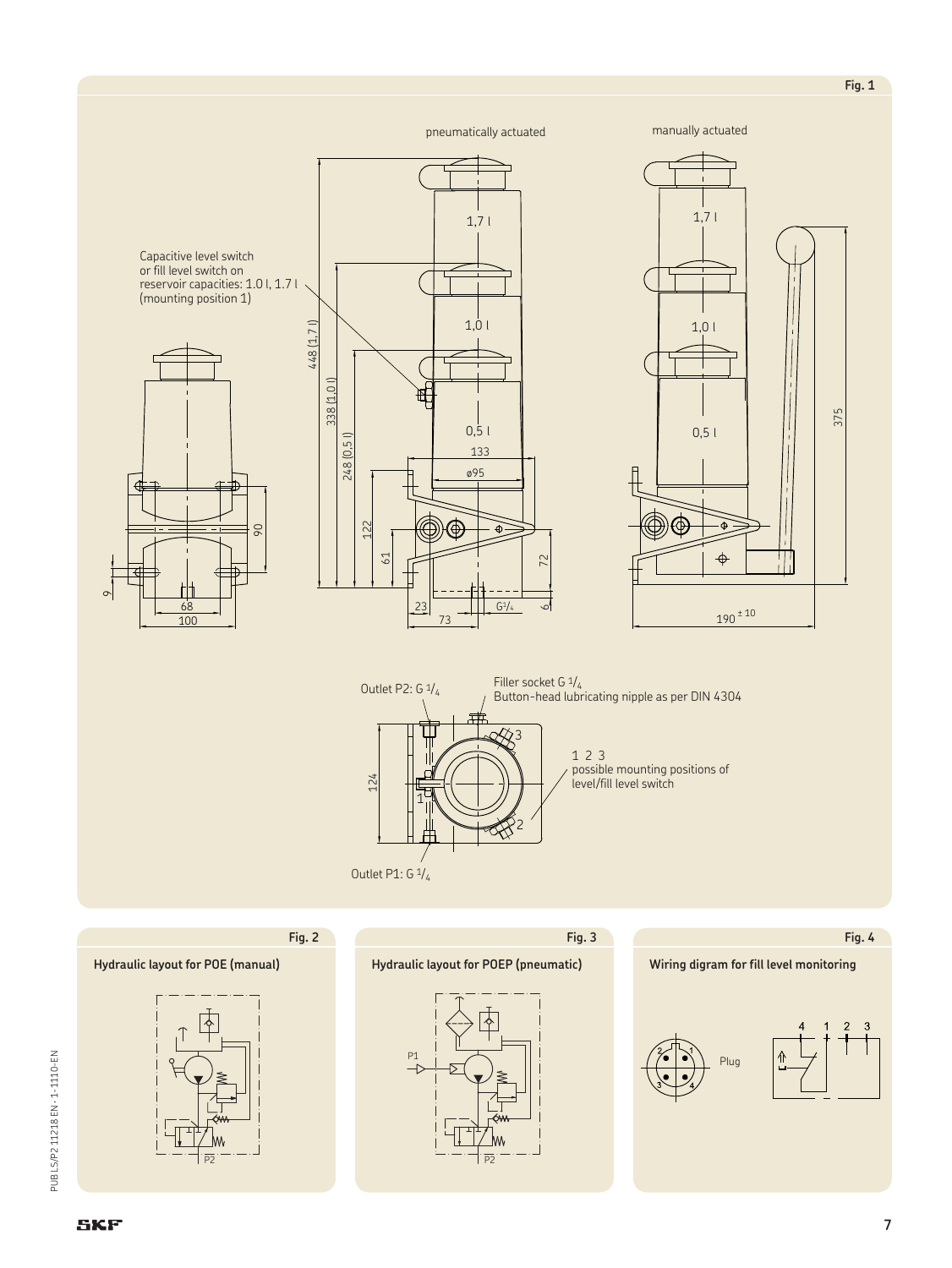### PFE/PFEP piston pumps for fluid grease, manually or pneumatically actuated



#### **Order No. Overview**

|                             | Reservoir<br>capacity | <b>Drive</b> |           | <b>Fill level</b> |
|-----------------------------|-----------------------|--------------|-----------|-------------------|
| Order No.                   | [liter]               | manual       | pneumatic | switch            |
|                             |                       |              |           |                   |
| PFE-15-0.5                  | 0.5                   | $\bullet$    |           |                   |
| PFE-15-1.0                  | 1.0                   |              |           |                   |
| PFE-15-1.0W21)              | 1.0                   |              |           |                   |
| PFE-15-1.7                  | 1.7                   |              |           |                   |
| $PFE-15-1.7W2^{1}$          | 1.7                   |              |           |                   |
| PFEP-15-0.5                 | 0.5                   |              | $\bullet$ |                   |
| PFEP-15-1.0                 | 1.0                   |              | $\bullet$ |                   |
| PFEP-15-1.0W2 <sup>1)</sup> | 1.0                   |              | $\bullet$ |                   |
| PFEP-15-1.7                 | 1.7                   |              |           |                   |
| PFEP-15-1.7W2 <sup>1)</sup> | 1.7                   |              |           |                   |

1) Level switch connection, 4-pin M8x1 circular plug, plug with 5 m cable, order No. 179-990-762





#### **Technical data**

#### **Pump**

| Drive  Manual or pneumatic                                                       |                          |
|----------------------------------------------------------------------------------|--------------------------|
|                                                                                  |                          |
|                                                                                  |                          |
| Compressed air connection $\ldots \ldots \ldots \ldots$ $G^1/4$ (on pump bottom) |                          |
|                                                                                  |                          |
| Delivery rate per stroke $\dots\dots\dots\dots\dots$ 15 cm <sup>3</sup>          | 60 bar (pneum. actuated) |
| Transmission ratio for pneum. pumps                                              | 10:1                     |
| Ambient temperature  0 to +60 °C                                                 |                          |
|                                                                                  | NLGI Grade 000, 00       |

#### **Fill level switch for monitoring the min. grease level**

|                                                   | NC contact         |
|---------------------------------------------------|--------------------|
|                                                   |                    |
| Operating current at switching output max. 150 mA |                    |
|                                                   |                    |
|                                                   |                    |
|                                                   | M8×1 circular plug |
|                                                   | (2 on delivery)    |
|                                                   |                    |



### **! Note** For a hydraulic system pressure of >45 bar, use cuttingsleeve screw unions conforming to DIN 2353 or plug connectors as connection fittings.

For fittings and accessories  $\rightarrow$  brochure 1-0103-EN..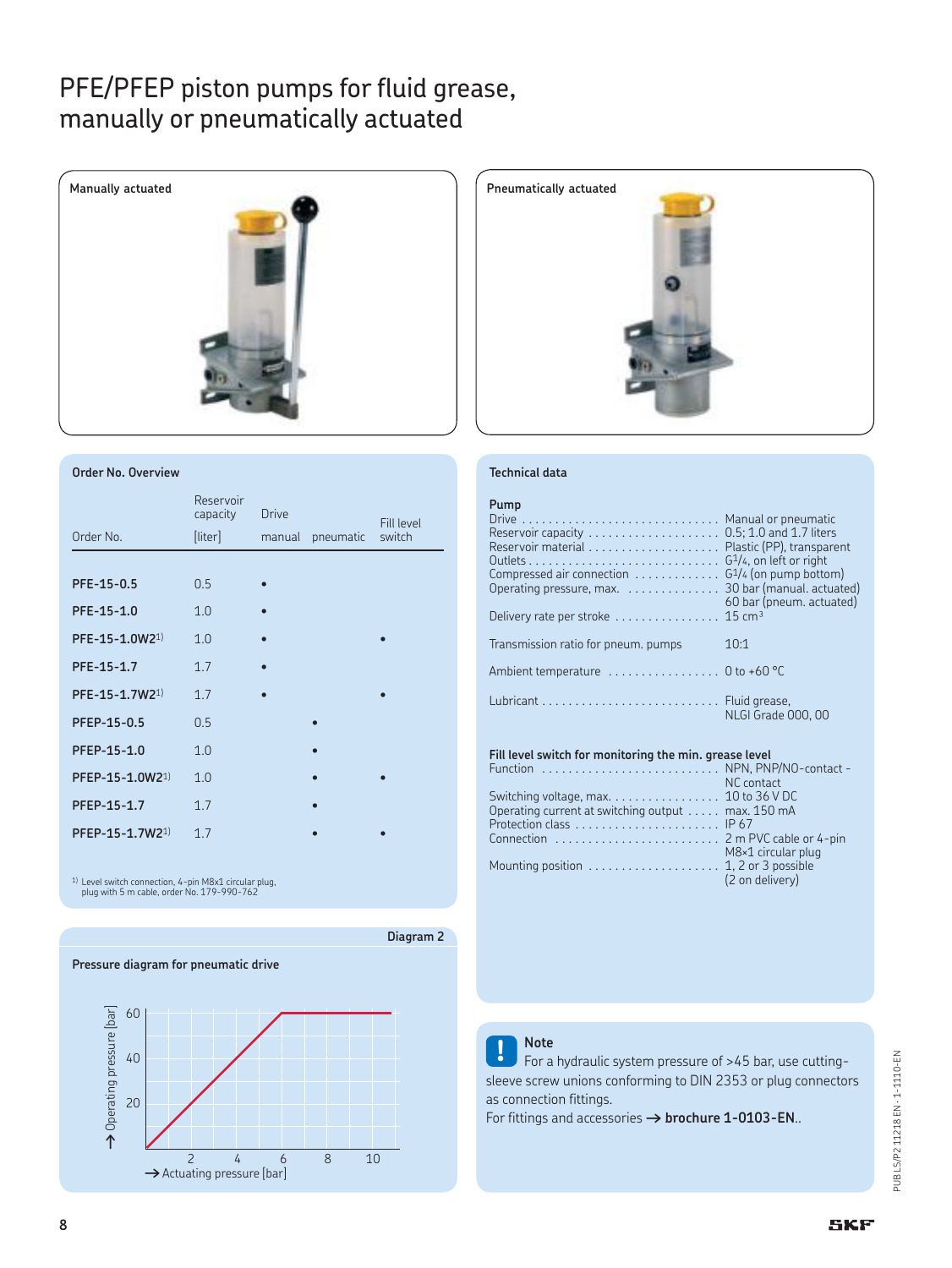

**SKF** 

**Hydraulic layout for PFE (manual)**

**Fig. 6**



Outlet P1: G 1/4



**Fig. 7**





**9**

**Fig. 5**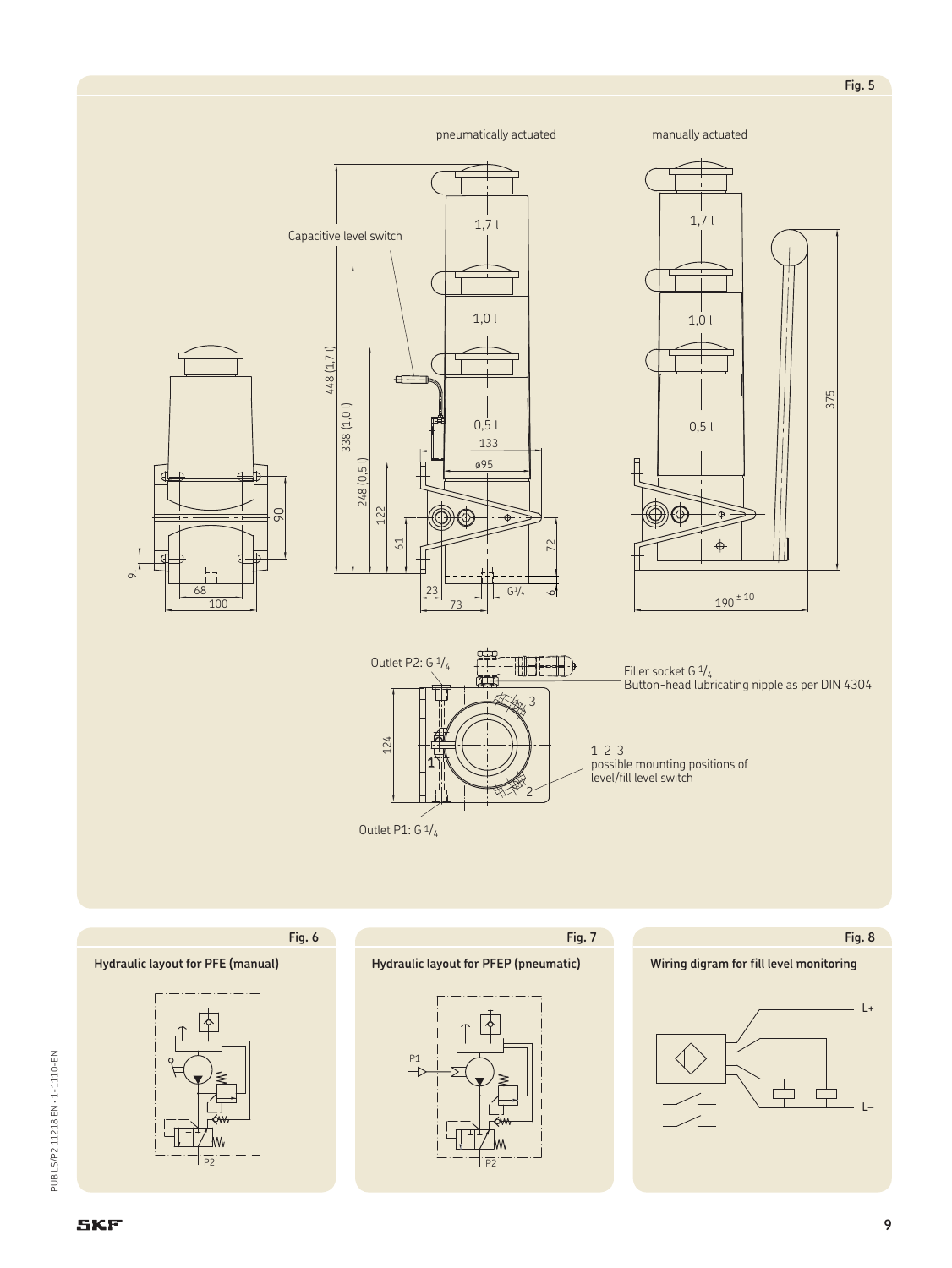### P(F)(W)-289 piston pump for oil or fluid grease, pneumatically actuated





#### **Order No. Overview**

|                | Lubricant |  |                                |      |  |
|----------------|-----------|--|--------------------------------|------|--|
| Order No.      | Oil       |  | Fluid grease Fill level switch | Fig. |  |
| P-289          |           |  |                                | 9    |  |
| <b>PW-289</b>  |           |  | $\bullet$                      | 11   |  |
| <b>PF-289</b>  |           |  |                                | 9    |  |
| <b>PFW-289</b> |           |  |                                | 11   |  |

A pressure regulating valve, e.g. WVN200-6B40, with a cracking pressure of 40 bar must be used to protect the system.



#### **Technical data**

#### **Pump**

| Reservoir capacity 1.5 liters<br>Operating pressure, max. $\ldots \ldots \ldots$ 3.5 to 10 bar<br>Delivery rate per stroke $\dots\dots\dots\dots$ 10 cm <sup>3</sup> |                                                                                                                                                                 |
|----------------------------------------------------------------------------------------------------------------------------------------------------------------------|-----------------------------------------------------------------------------------------------------------------------------------------------------------------|
| Ambient temperature $\ldots \ldots \ldots \ldots$ +10 to 40 °C<br>Type of enclosure $\dots\dots\dots\dots\dots\dots$ IP 54                                           | Mineral, synthetic, and envi-<br>ronmentally compatible oils,<br>operating viscosity 20 to<br>$1000$ mm <sup>2</sup> /s or fluid grease,<br>NLGI grades 000, 00 |

**Fill level switch for monitoring the min. grease level**

| Function  1 changeover                    |      |
|-------------------------------------------|------|
| Switching voltage, max. 230 V AC 230 V DC |      |
| Switching surrent max. 1.0 A              | 1.0A |
| Breaking capacity max. 60 VA              | 40 W |
|                                           |      |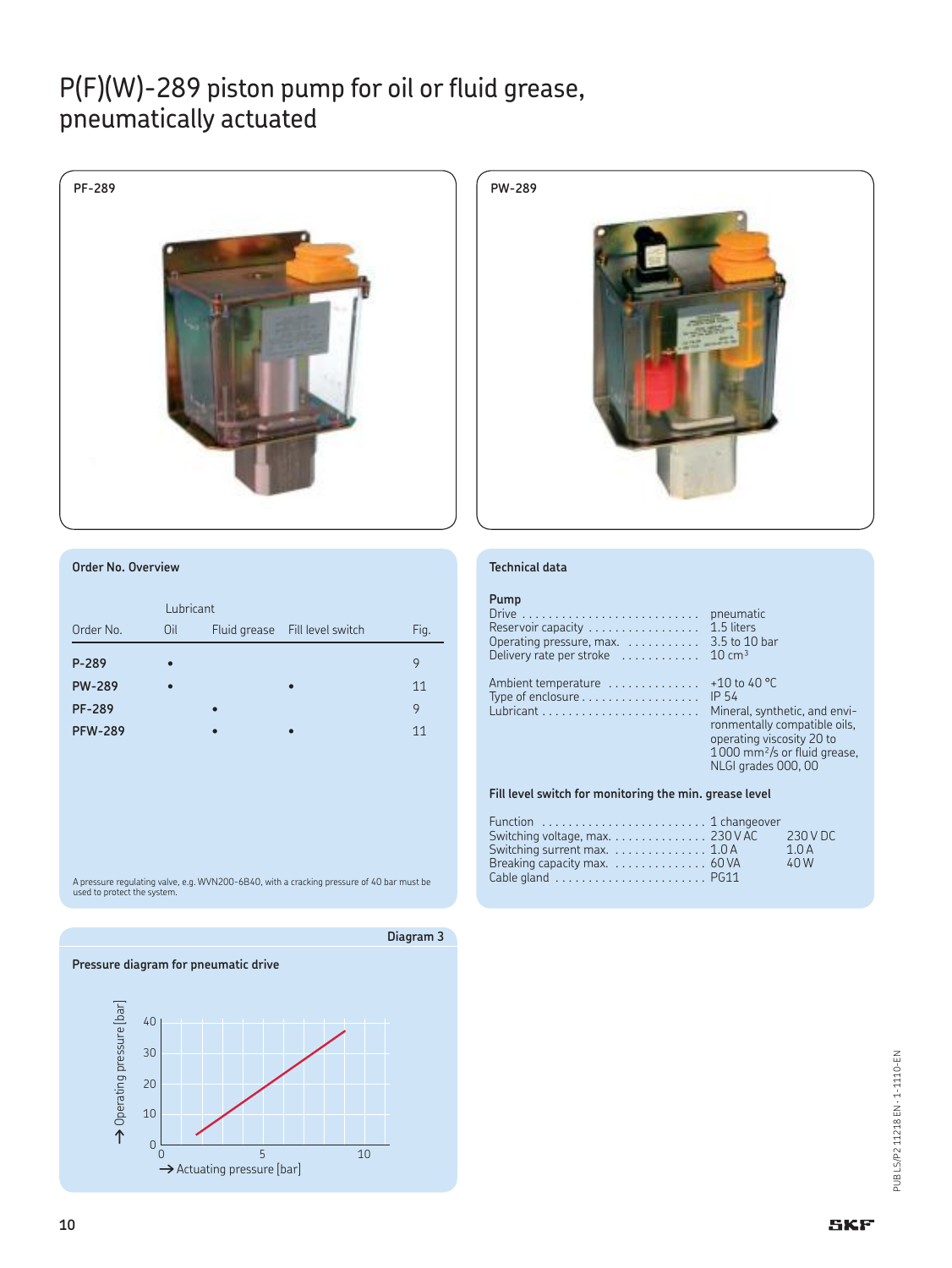**Fig. 10**

**Fig. 12**

**Hydraulic layout for PF-289**







P1 = Compressed air connection P2 = Compressed air connection to system 1) Ports tapped for solderless tube connection for ø6 tubing



P1 = Compressed air connection P2 = Compressed air connection to system 1) Ports tapped for solderless tube connection for ø6 tubing



**Fig. 11**

**Hydraulic layout for PW-289**

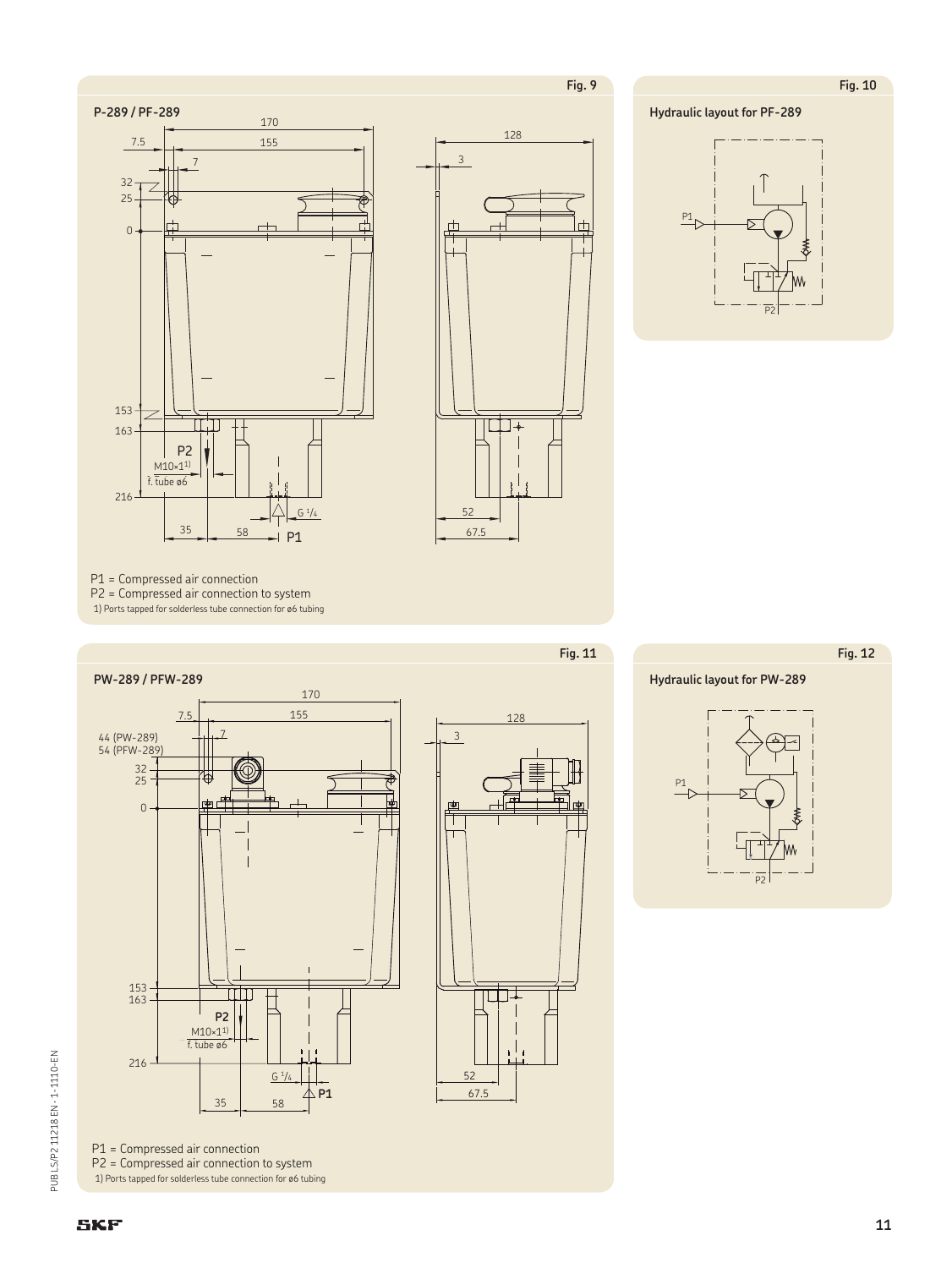### Piston pump unit PPS for oil and fluid grease, pneumatically driven



**back view**



#### **Technical data**

| Pump<br>Reservoir capacity<br>Reservoir material<br>Number of outlets<br>Operating pressure, max.<br>Actuating pressure<br>Delivery rate per stroke<br>Number of cycles<br>Ambient temperature | Pneumatic<br>1.5 liter<br>Plastic (SAN)<br>Max.3<br>Up to 27 bar (depending on<br>actuating pressure)<br>$4.5 - 6$ bar<br>$30 \text{ cm}^3$<br>Max. 6 cycles/h<br>+10 to +50 $^{\circ}$ C<br>Mineral and synthetic oils,<br>operating viscosity 20 to<br>$1500$ mm <sup>2</sup> /s or fluid grease,<br>NLGI Grade 000, 00 |
|------------------------------------------------------------------------------------------------------------------------------------------------------------------------------------------------|---------------------------------------------------------------------------------------------------------------------------------------------------------------------------------------------------------------------------------------------------------------------------------------------------------------------------|
|------------------------------------------------------------------------------------------------------------------------------------------------------------------------------------------------|---------------------------------------------------------------------------------------------------------------------------------------------------------------------------------------------------------------------------------------------------------------------------------------------------------------------------|

#### **Fill level switch, min.**

| Switching capacity, max. $\ldots \ldots \ldots$ 0.6 W |  |
|-------------------------------------------------------|--|

#### **Pressure switch**

| Function  NO-contact                                 |                          |
|------------------------------------------------------|--------------------------|
| Nominal pressure  16 bar                             |                          |
| Electrical signal output  M12×1 circular plug, 4-pin |                          |
|                                                      | acc. to DIN EN 60947-5-2 |
| Switching voltage, max. 48 V                         |                          |
| Switched current 0.5 A                               |                          |

#### **Diagram 4**

#### **Pressure diagram for pneumatic drive**

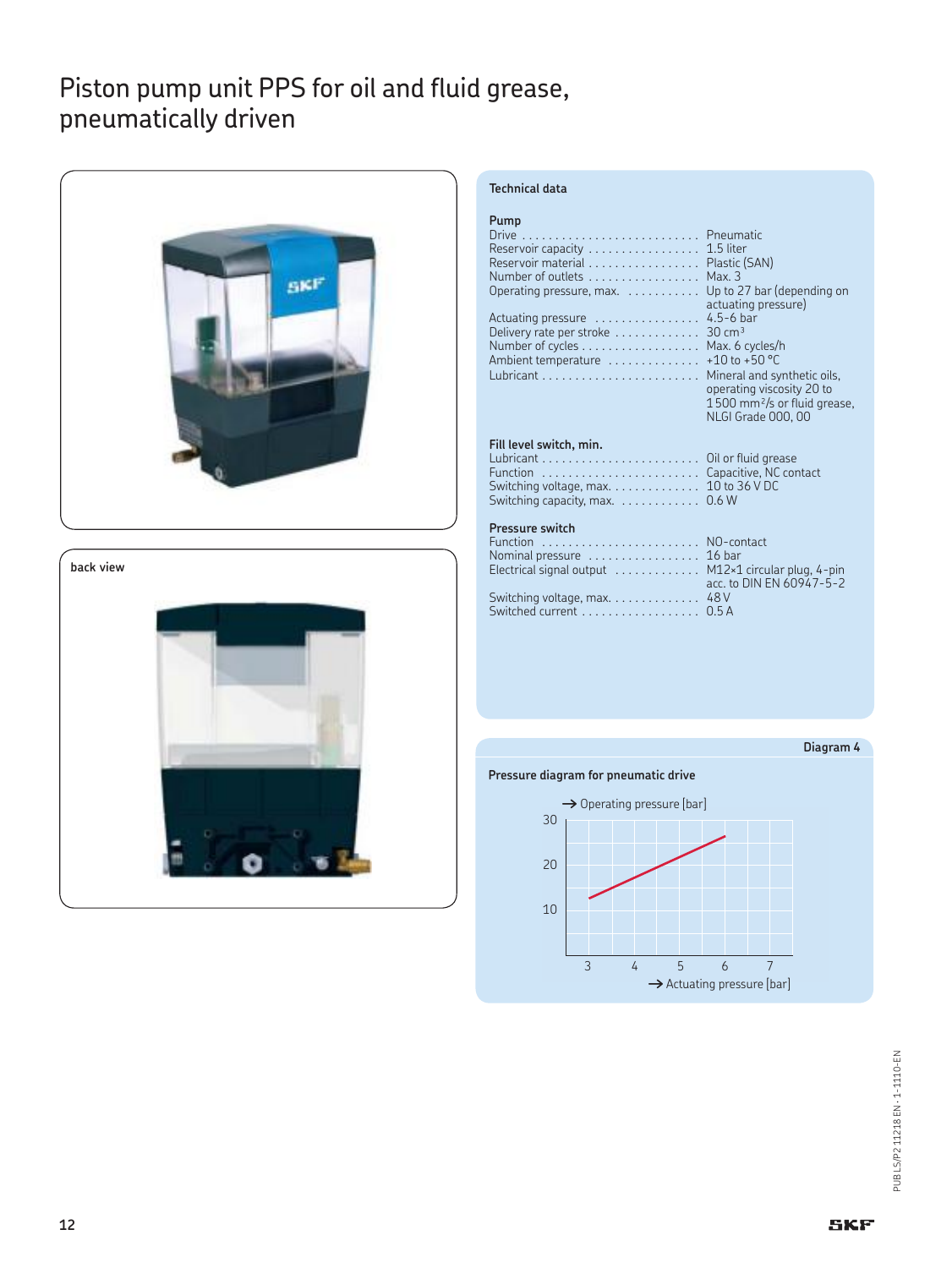### Piston pump unit PPS for oil and fluid grease, pneumatically driven



\*) Pipe thread with counterbore for solderless pipe unions per DIN 2353<br>The hydraulic outputs of the PPS30 (left, rear, right) are designed so that no torque can be transmitted to the pump housing. This prevents possible d





**Fig. 16**

**Wall bracket for mounting from front**



**Accessories (optional)**

**Wall bracket incl. mounting equipment (mounting kit)** † **Fig. 16** Order No. **995-901-061**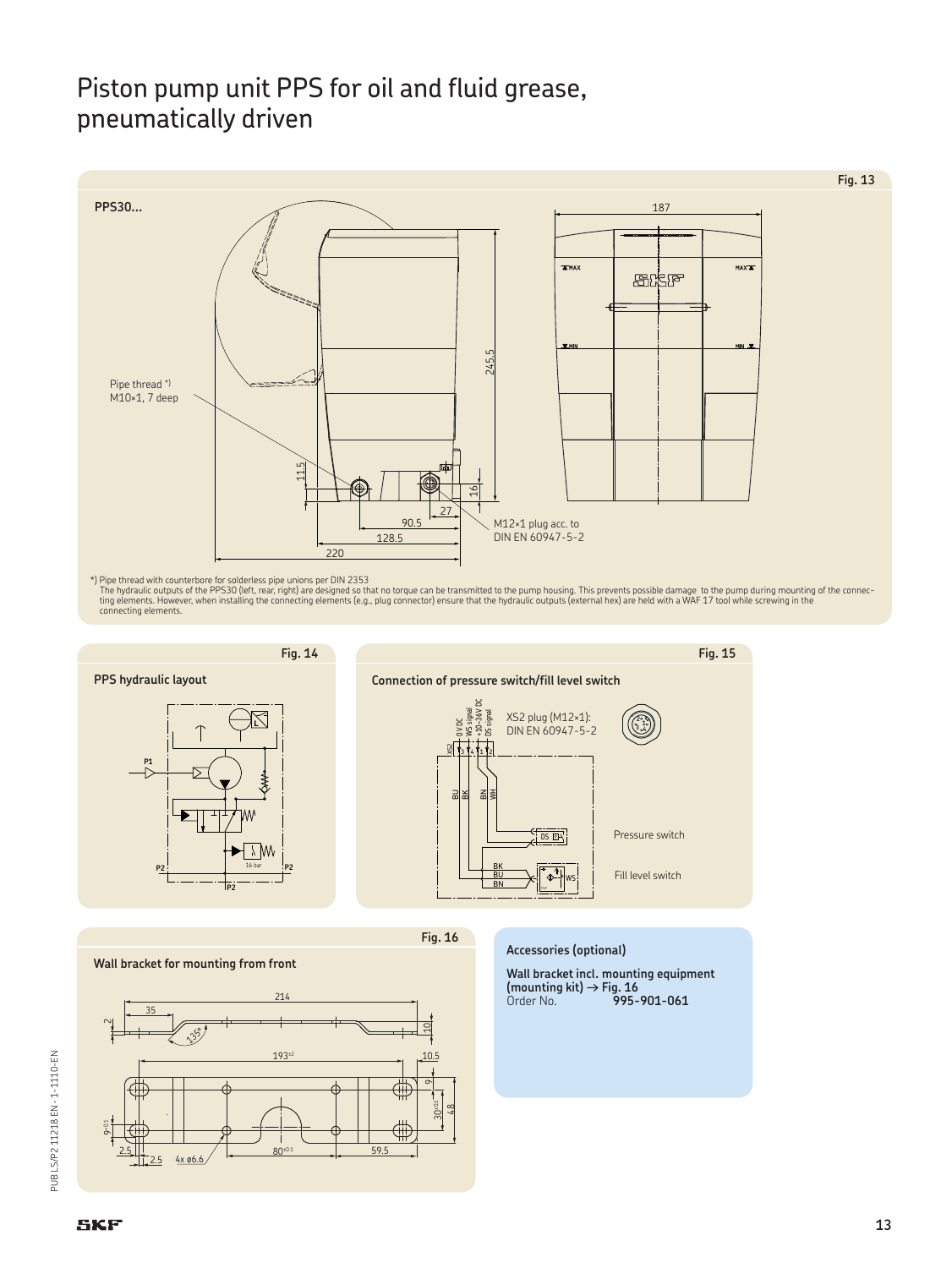## PPS piston pump for oil and fluid grease

### Order code

| Order code                                                                                                                                                               | P<br>P | S<br>$\overline{3}$ | 0 | 1<br>$\overline{2}$ |  |              |       |  |
|--------------------------------------------------------------------------------------------------------------------------------------------------------------------------|--------|---------------------|---|---------------------|--|--------------|-------|--|
| Piston pump,<br>pneumatically actuated<br>Lubricant<br>$S =$ Oil and fluid grease<br>Delivery rate                                                                       |        |                     |   |                     |  | Rear<br>Left | Right |  |
| $30 = 30$ cm <sup>3</sup> /stroke<br>Generation<br>Lubricant reservoir<br>$1 = 1.5$ liters 1)                                                                            |        |                     |   |                     |  |              |       |  |
| Fill level switch, min.<br>$W1 = With 1$<br>$XX = Without$<br>Pressure switch                                                                                            |        |                     |   |                     |  |              |       |  |
| $A = 16$ bar 1)<br>$X = Without$<br>Electrical connection 2)                                                                                                             |        |                     |   |                     |  |              |       |  |
| $A = M12 \times 1$ plug, 4-pin 1)<br>Pneumatic connection                                                                                                                |        |                     |   |                     |  |              |       |  |
| $1$ = Pipe thread M10×1<br>$2$ = Plug connector for pipe ø6<br>3 = Banjo fitting for pipe $\alpha$ 6 <sup>1)</sup><br>$4$ = Plug connector for pipe ø8                   |        |                     |   |                     |  |              |       |  |
| Main line connection<br>$1$ = Pipe thread M10×1<br>$2$ = Plug connector for pipe ø6 1)<br>$3$ = Banjo fitting for pipe $\emptyset$ 6<br>$4$ = Plug connector for pipe ø8 |        |                     |   |                     |  |              |       |  |

 $X = Closed$ 

1) Standard design 2) "x" is assigned automatically if fill level switch and pressure switch are absent.

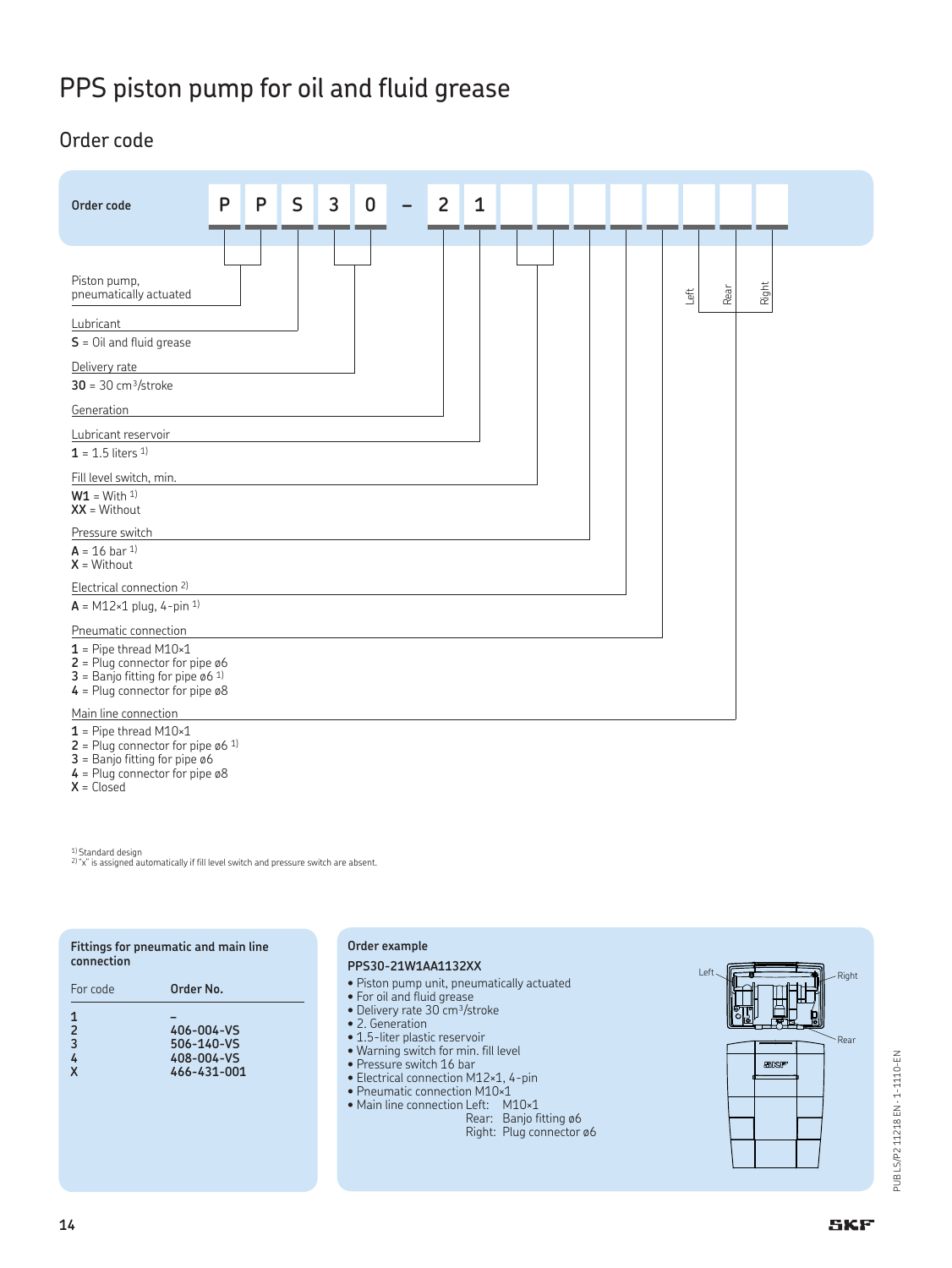## Accessories for piston pumps







**Accessories (optional)**

**Pressure reducing valve (kit) → Fig. 17** Order No. **995-901-062**

**3/2 directional control valve (kit) → Fig. 18**<br>Order No. **995-901-063** Order No. **995-901-063** Voltage 24 V DC